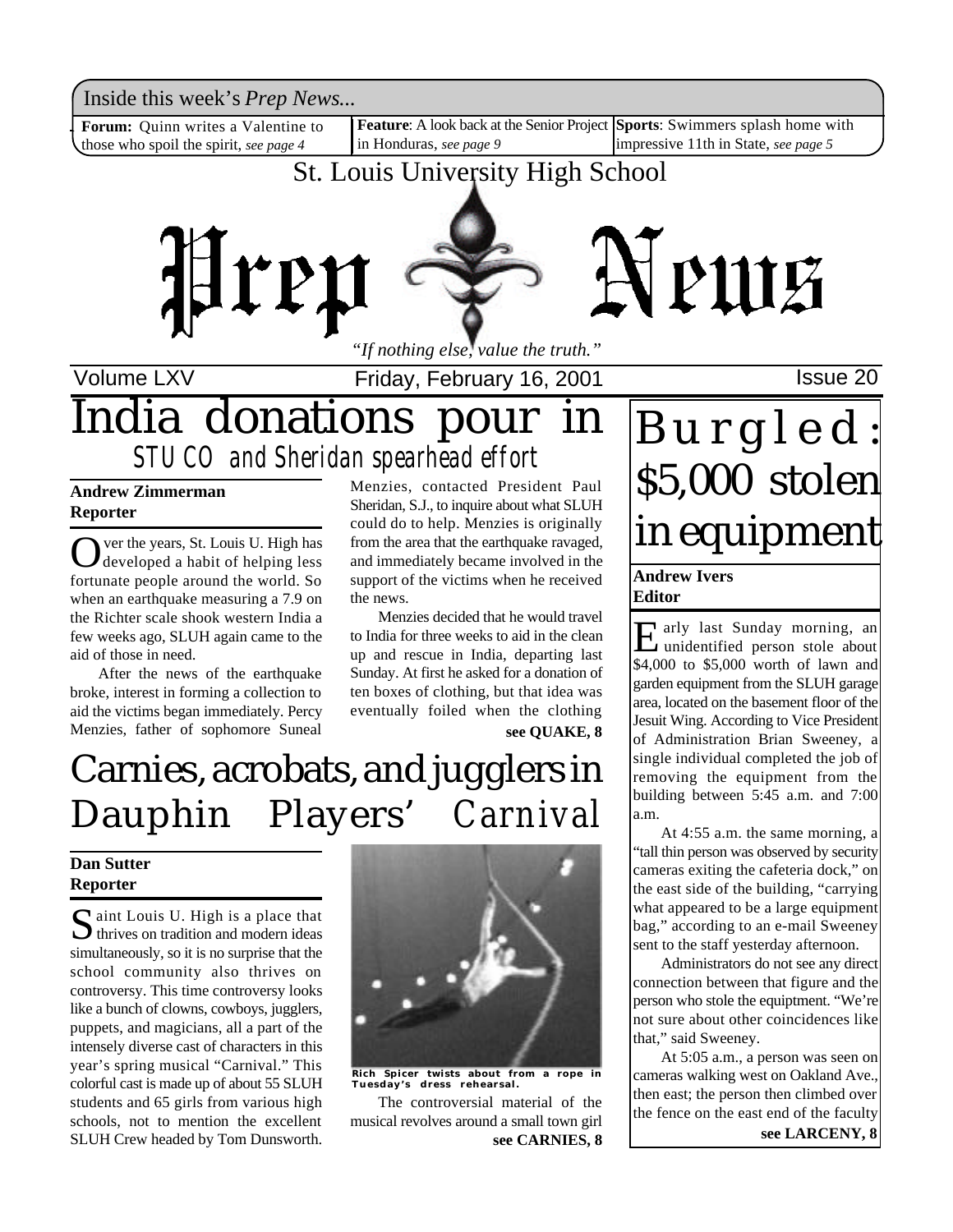## 2 **News** February 16, 2001

### **Kevin Moore Core Staff** Sheridan to lead service in New Mexico

 $\overline{\mathbf{W}}$  hat began as an idea for an alternative to Spring Break in Destin or Cancun has since turned into a summer service project. This summer, President Paul Sheridan, S.J., is planning to take five St. Louis U. High students to New Mexico for about a week, where they will assist a Native American tribe on the Jemez Pueblo Indian Reservation.

Originally, Sheridan had planned to take the group of students to New Mexico during spring break, but a group of Nerinx students are already planning a trip during spring break to the reservation, which is actually run by a former Loretto nun, Sharon Palma. Sheridan felt that the people on the reservation would benefit more if the students came at a different time, so the trip is now planned for the week of July 28.

"The purpose of this initial trip is to search to see if we have found an activity whereby our students can use their summer vacation to assist others in need," said Sheridan.

Sheridan, along with another adult, will drive the five students in one of the school vans. Sheridan thinks that the van, along with the small size of the group, allow for them to be more flexible.

"Right now we are exploring a new opportunity of service, but if we find that we work well with the group, we hope to expand our participation in future years," commented Sheridan.

While staying at the Redondo Retreat Center in New Mexico, which is run by Loretto nuns, Sheridan said the students will participate in "a combination of service, learn the history of the Native Americans, and also will have some fun."

Said Palma, "These Indian pueblo people have so many needs. Their average annual income is only about \$4,000."

"I hope that the experience will sharpen the students' prayer and reflection, having seen the Native Americans and how they live," said Sheridan.

Every student going to New Mexico serves as one of Sheridan's Ambassadors, and most of them are juniors. However, Sheridan has not yet finalized the group of students who will be accompanying him.

Beyond the service work, which will involve helping build adobes and repair rooftops, Sheridan said, "I hope we will better be able to identify with people who are struggling so we become more prayerful."

He added, "My main goals are for us to acquire a deeper appreciation for our gifts, more prayerfulness, and to grow closer as a family at St. Louis U. High."

## Full-scale excavation begins in alley *Area next to Rec Room is being explored as storage space*

### **Pat Meek Reporter**

On Tuesday, the whirring sound of<br>drills marked the beginning of St. drills marked the beginning of St. Louis U. High's battle with its storage problem. Storage is and has been a problem that has nearly crippled several organizations here.

Several months ago SLUH President Paul Sheridan, S.J., commissioned Assistant Principal of Academics Art Zinselmeyer and Principal Robert Bannister to look into the lack of and need for storage at SLUH.

Said Sheridan, "Our school doesn't have the capacity right now to accommodate all the storage we need."

After considering adding a new building off of the library, renovating the air conditioning room, or building off the Jesuit Wing, the idea that seemed the most economical and made the most sense was to dig out the unfinished basement area.

This idea came from several hours of discussion and contemplation with the

Building and G r o u n d s Commitee.

The idea of digging out the rec room goes back a long time. In 1945, when the room was dug, the workers extracted two thirds of the basement area. The other third of



**Crews have already filled the hole, but orange cones mark the spot of the work.**

the rec room was supposed to act as a crawl-space area.

However, the area was never dug out and is currently just an area full of rubble and pipes. So, on Tuesday, several workers from the Shelton Contracting Company drilled around the area of the alley to see if the area had the proper supports and depth to meet city regulations.

When crews began to drill in the alley, many teachers found it to be a

> distraction to their classes. Social Studies teacher Bonnie Laughlin, said, "I was concerned about it, but it didn't turn out to be a problem during the two hours teaching in M104." However, Steve Alyward, another Social

Studies teacher, moved his class into the library as they drilled outside his door.

If the tests are positive, then expansion plans will soon begin. These plans would probably include strorage areas for SLUH's organizations, clubs, and departments. Some spaces will probably be reserved for Cashbah, Father's Club, and maybe the Science Department.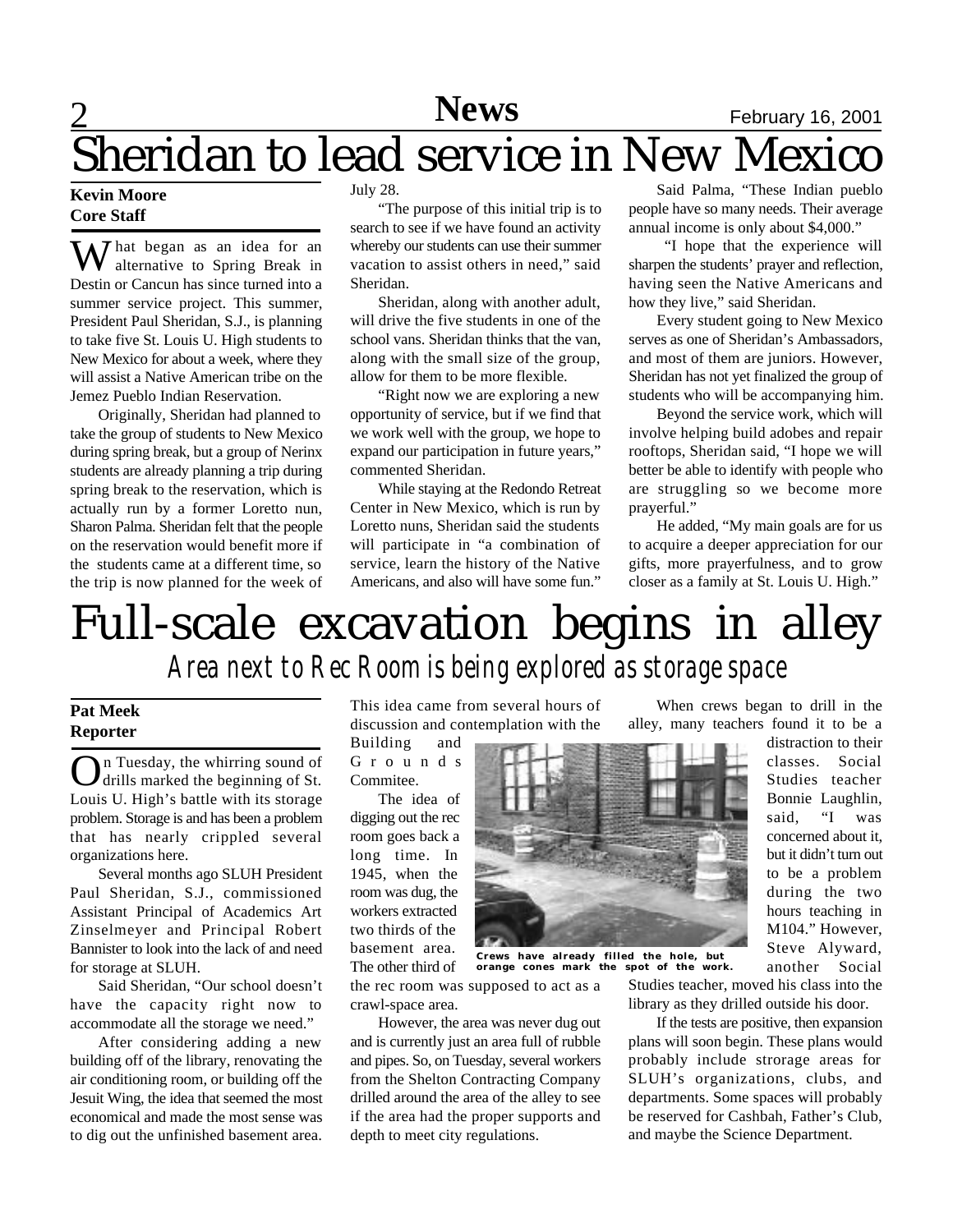# **Editorial** September 16, 2001 **Editorial** 3

**Commentary** 

Snively wonders about anti-religious sentiment

### **Matthew Snively Sports Editor**

 $\sum$  Thile doing theology homework late at night last week, I was faced with this question:

Write your impressions and thoughts about prayer at SLUH. Sounds simple enough, doesn't it? We have mandatory morning prayer, mandatory afternoon prayer, mandatory prayer services once a week, and mandatory all-school masses. With all of this, you would think that the student body would be awash in prayer and faith, just bursting with love for God. But how far can the SLUH community push us before we make prayer our own? Outside of these times, it seems like the SLUH student body shies away from voicing its faith to others.

The disturbing opinion that I often hear in the hallways is that SLUH students do not care about prayer or are too cool for religion. Even more disturbing is the prevailing attitude that prayer is just another target to be mocked by the cool students. Why, at a Catholic institution, have the openly religious students become the mocked minority? Isn't SLUH supposed to be a place where prayer is the norm instead of the secret of an underground few? It is a shame when students who might otherwise speak up for their faith are quieted by the laughter of the student body.

I guess what I'm getting at is faith, and how SLUH as a community of students fosters its growth. I've seen and heard many classmates individually talk about how they know they need God in their lives, and how they want to find a faith life and a prayer life, but when they are at school a different person emerges, a person so concerned with social appearances and homework that God gets shoved to the back seat, appearing only before the AP U.S. History test.

I have been told by other students that there is too much pressure sometimes, and we never get breaks to pray. While it may be true that we face a lot of pressure in our lives, there is no excuse for cutting God out. Truly, even simple actions of kindness are prayers to God, and through these we can strengthen our community and make our lives a prayer in itself.

 To put it bluntly, the problem lies in us, the students, with myself included. There is no sugar-coating the fact that we neglect our religious responsibilities every time we mock someone for praying, or for any religious expression for that matter. It is time for us to get over ourselves, and to open up to what we really need in life. We all know faith is there. The question becomes whether or not we are willing to accept it, and the trials that come with it. No one ever said being a Catholic would be easy, but as a community we shouldn't make it any harder than it already is.

## LETTERS TO THE EDITOR Grier seeks ubiquitously diverse Masses

To the editors:

The purpose of this letter is to provide a seed crystal for discussion of "diversity" at SLUH. I offer here not a pronouncement, not the official voice of the black populace, the English department, or the new teachers, but my ideas as a frame for what I hope will be a new conception of diversity here. While the Black History Mass will be my jumping-off point, I believe these comments have relevance for other areas of school life as well.

When I said that I'd like to see more intellectual diversity at SLUH, I meant that I would like to hear from people with fresh ideas that bridge the supposed divide between black and white, who acknowledge that this nation, city, and school are ours in common, and that we must share them. To be more precise, I should have said I am looking for visionaries, consensus-builders, mold-breakers, generous souls, and diligent workers. To truly share the space we all inhabit will require some squeezing in, some sacrifice. The result of this scrunching, I believe, is a happy coziness, where we all have just enough space for ourselves much like the crowded Thanksgiving meals at my home. This table metaphor means that we may have to sit shoulder to shoulder with someone who might frighten or irritate us. But by

virute of having at least invited everyone to sit, we have less reason to fear those whom we have excluded.

We create disunity when we act as if we are not, each of us, distinct from but utterly inter-connected with each other at all times. Therefore, I have no problem with set-aside programs, as long as their goal is to bring about the day when the big-tent function is no longer exclusive.

This idea brings me to a point about all school liturgies. I would like to preface this remark by saying that I applaud the work of those who contribute to all aspects of the Masses. I offer the following, then, as a suggestion, an opportunity to reconceptualize the way we celebrate Mass.

The recent Black History Mass, though successful in many ways, left two insistent questions in my head. How can we fulfill Fr. Brown's advice to reach out, to make connections beyond whatever lines of identity we have drawn? Should we be proud that we have the political sense to nod our heads solemnly about the goodness of reaching out, or should we not rest so smugly until we actually have each others' hands in clasp? The "regular" Masses masquearade as nameless, but are — if only when set against the backdrop of a Black History Mass — implicitly white.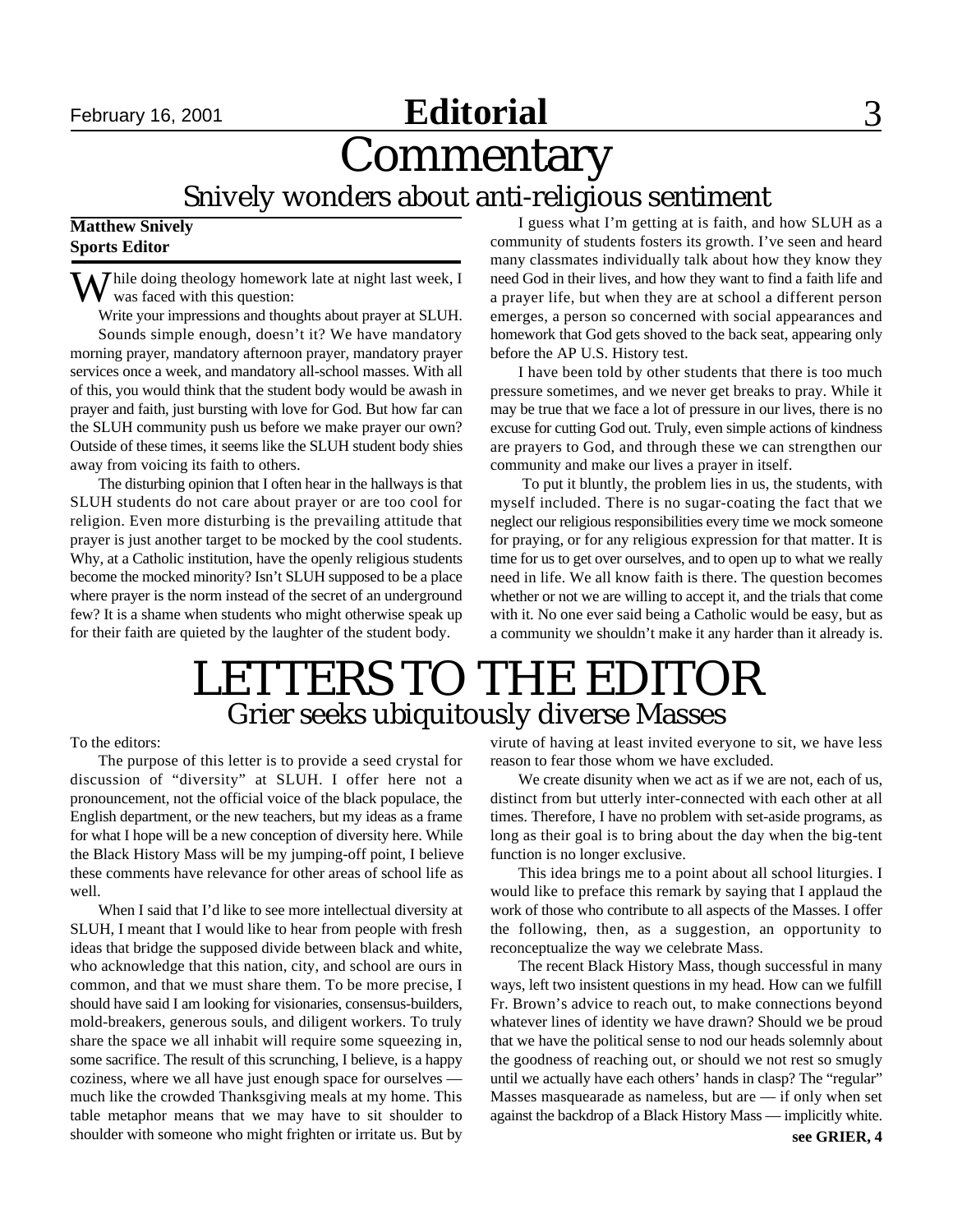### 4 **Editorial** February 16, 2001 LETTERS TO THE EDITOR Quinn laments malicious Valentines with poetic rebuttal **Editorial**

To the Editors:

The following is a Valentine I had intended to submit to you this year, but which I was happy to withdraw in light of your editorial in last week's issue and your merciful decision not to run another Valentine's Day issue. I share all of the concerns you expressed and don't think I could say any better than you did just how far this activity has devolved from its original purpose. But, since our school as a whole seems unwilling to let even the most pernicious of traditions die, I wanted to make a direct appeal to those who write these so-called Valentines—a vain appeal perhaps, but something (I hope) to think about.

> The not yet sainted, Valentinius imprisoned, literate and pious wrote (they say) the best love letters, finding as he did that fetters loosen in direct relation to our unselfish consolation of each other's pain, for we speaking metaphorically are prisoners, every one of us, of selfish shame and callousness.

### GRIER

#### (from 3)

They are not always overtly inclusive in music, decoration, or composition of performers. Then the Black History Mass becomes the container in which black performances (excluding my own high-profile debut) are kept. Each Mass effectively disinvites a part or parts of the community.

To remedy this problem, I suggest we take the impulse behind the Black History Mass, inclusivity, and let it prompt a reevaluation of all the liturgies. I advocate the discontinuation of the Black History Mass, but only upon the fulfillment of this provision: *Every mass or yearly schedule of masses should include some elements of the various racial/ethinc traditions that influence Catholic celebrations* (or even comparable ceremonies in —gasp— Protestant, or non-Christian faiths). This inclusivity will not mean that we become any less Catholic in our tradition, but that Catholicism will be seen in its many faces and as interconnected with other faiths. The display of these unfamiliar traditions would serve to educate the mind and spirit if we would note the ways in which it helps round out our understanding of Catholicism in the world. Moreover, moving away from the blank versus black binary would allow us to focus on more complex identities rather than focusing on the categories of black and white, which describe only some of us, and those in unspecific terms that exclude concurrent identifications such as nation,

Then dare we call it irony that we who think ourselves so free would celebrate this saint with missives pointed, cutting and derisive? Is *this* the meaning of the Cupid myth: that lovers strike belovéds with their witty barbs and inside jokes? Or worse, that enemies can cloak their vicious wars in clothes of peace?

Couldn't we for one day cease to be enchanted with the power to harm? And just how far will our penchant for transmuting love to irony take us? Enough that one day we will want to offer some sincere word to our lover and find that neither she nor we can take our passion seriously?

Belatedly, I wish us all a better Valentine's Day. Sincerely, Terry Quinn

region, or gender from the picture entirely.

The idea of drawing connections across cultural lines in every Mass or every calendar of Masses provides the proof that we do reach out, take risks, value inclusion... all the time — not just when preached at on the first of February. An attempt to fit everyone at the table will require bold vision to create more space where there doesn't seem to be any and vigilant persistence in ensuring that the places remain equal. I encourage the faculty to lead the way on this topic, to collaborate across our alreadydefined sectors, to seek music, themes, lectors, decorations from various sources, and help every Mass become a celebration in which as many of us as possible can take part (hopefully, on beat). I ask the students, then, to follow the lead I hope the faculty establish, or to lead yourselves — by volunteering your time and talent, suggesting music, celebrants, decor, and pushing us forward if from habit or fear we fail to open up enough space at the table.

Miles Grier

*Quote of the Week He's sitting on the fragrance of a great career about to blossom.* -Mike Shannon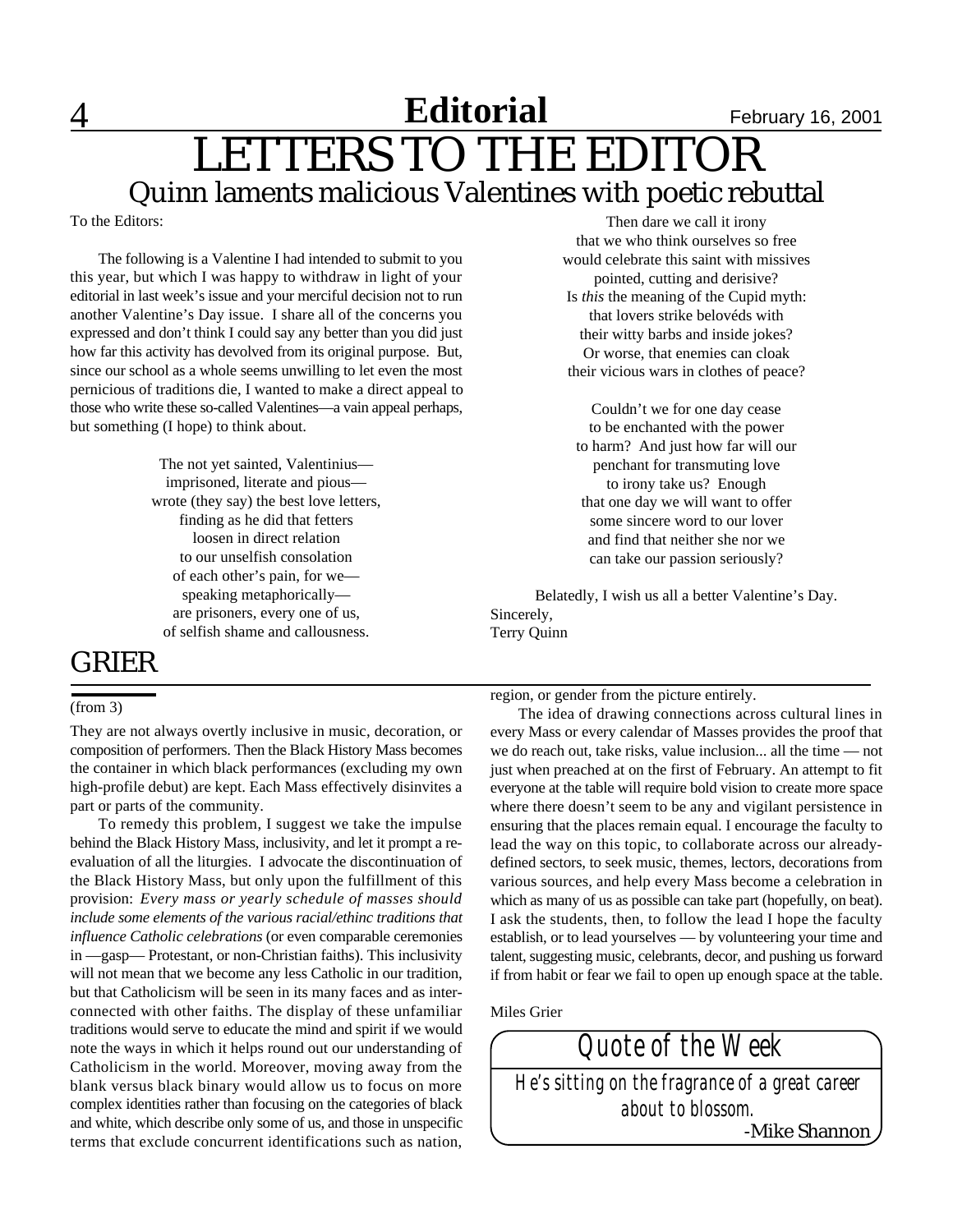## February 16, 2001 **News** 5 Swimbills splash to impresive 11th in State

### **Jeff Deuker Reporter**

S wimming, it seems, all boils down to<br>
Summers. So here's a number: 78. wimming, it seems, all boils down to

OK, so that means nothing on its own, except that it is conveniently an increasing series of consecutive positive integers. It is also the amazing score SLUH obtained in this year's State meet last Saturday.

Here's another number: 11. That is what place in the State Meet those 78 points earned SLUH. 11th in State is a significant achievement in swimming, especially

when you consider how close SLUH was to powerhouses Parkway South, MICDS, and DeSmet, who finished first in the MCC.

"We only had four points last year,"

said assistant coach Pete Cerneka during the state meet, meaning SLUH earned almost 20 times the points this year than last. And with a young team, the swimmers can only become more experienced

and better from here.

At this year's

400 Freestyle Relay – 11th overall – Kurt Doll, Gabe Toennies, Winslow Tandler, Greg Szewczyk – 3:26:15 (Season Best) Diving – Keith Peterfeso – 14th overall 100 Butterfly – 6th overall – Tom Heafner – 54:90 100 Breaststroke – 6th overall – Tom Heafner – 1:01:48 100 Freestyle – 9th overall – Greg

200 Medley Relay – 9th overall – Greg Szewczyk, Tom Heafner, Nathan Harris, Zach Hartwig – 1:43:90 (Season

Swimming State **Times** 

Szewczyk – 49:80 100 Backstroke – 7th overall – Greg Szewczyk – 55:55 Total 78 Points – SLUH ranked 11th overall

meet, two new state records were set and the 100 Backstroke record was broken three times, twice by the same swimmer, Marquette's Tim Patrick. For SLUH to be a part of this event this year

Wrestling qualifies three for State

### **Mike Smallwood Reporter**

S LUH competed in the Missouri state<br>wrestling sectionals last Saturday Feb. LUH competed in the Missouri state 10, at Hazelwood West against several other of the top programs in the area. Sectionals are the final step to qualify for the state tournament. Eight SLUH wrestlers had a chance at state after qualifying for sectionals through their placement at districts.

Alex Born (103) got things going with a dominating performance that ended with his pinning his opponent at 3:36. Colin O' Brien (145) also controlled his man, nearly pinning him four times throughout the match before winning 17- 2 by technical fall. Joe Bommarito (152) immediately followed O'Brien's performance with another pin at 2:53 after escaping the grasps of his opponent and then taking him down to his back to earn the fall.

In the second round, Boyd Gonnerman (112) had an exciting match against his opponent from DeSmet. Neither wrestler would give up even a point until the third period, when Gonnerman worked his way to a takedown. The match went into overtime tied 2-2 before Gonnerman exploded for another takedown and a sudden-death victory.

In John Stathopulos's (275) match, his opponent made a bad choice, picking the down position to start the second period. Once Stathopulos broke him down from that position, the pin at 3:27 was inevitable.

The third round brought even more domination by a few SLUH wrestlers. Born didn't have any problem with his man, again showing total control with several takedowns on his way to a 12-0

major decision.

Best)

O'Brien added to the excitement with a tough match against a wrestler from Webster. However, O' Brien's determination allowed him to tie his man late in the third period. In the last few seconds, O'Brien finally worked his opponent almost flat on his back to pick up three nearfall points for a 10-7 win. Bommarito took down, reversed, and then escaped his opponent en route to an 11-2 victory.

Born, O'Brien, and Bommarito each qualified for state with their third round victories. "It was great to get those three juniors through (to state)....they wrestled well all year," commented head coach Tim Curdt.

Sophomores Gonnerman and Stathopulos came within one match of qualifying. "I was happy even though they didn't qualify. It looks good for next year," said Curdt.

**Szewczyk gets off to a nice start.**

is an accomplishment in itself, and to take 11th overall in this particularly difficult swim meet is downright "crazy good."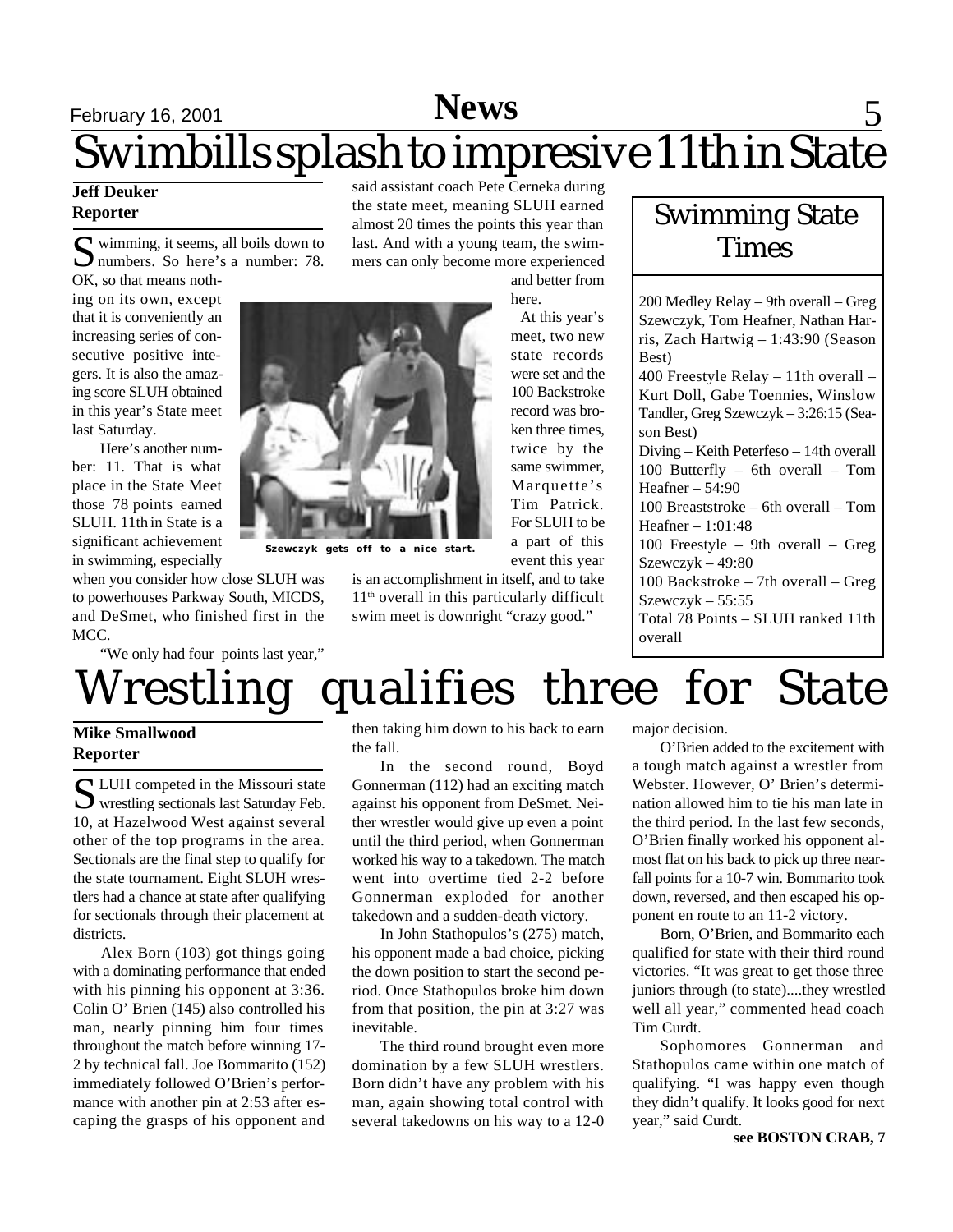# Basketbills defeat Vianney for first MCC win

### **Shawn Furey Reporter**

**Y** ears from now, when a student thumbs through the school's past  $\overline{Z}$  ears from now, when a student basketball records and comes across the overall record of the 2000-2001 team, he will likely be unimpressed. The bottom line of wins and losses will be all that registers to the student, and the season may even be written off as a rebuilding year.

There will be no footnotes in the record books for "tough losses" or "close games," and each win and each loss will be just that—a win or a loss. This past week, however, the team came out with a win and a loss that both had much more meaning that just the numbers on the board at the end of the fourth quarter.

On Friday night, the Jr. Bills traveled to Chaminade to play the multiple personality mascots at their average high school gym with the above average arena name, the Athletitron. After almost upsetting the Chammies in their first meeting, the Bills figured the lads from Lindbergh would be pumped to show their dominating style of play and run them over. In front of a raucous crowd and the larger-than-life

### **Jon Neff Reporter**

I ast weekend, the SLUH rifle team<br>
shot in the three-position sectionals. ast weekend, the SLUH rifle team Their team score of 2138 (out of 2400) earned them first overall at the match, as they defeated their closest follower, Quincy High School, by 122 points and tied the school record set the week before.

The match was reminiscent of their four-position score from three weeks ago, when the team swept every category at the four-position sectionals at Highland, Ill. This score will most likely place the team in the top three in the nation for the threeposition category.

David Lee, the U. High had every excuse to lose this game before the ball was even tipped. However, the Bills refused to back down an inch.

 The game started out a little less than stellar for SLUH, with Chaminade leading 21-12 at the end of the first quarter, and Troy Lindbeck having missed several three pointers to open the game. Despite this poor start, both Lindbeck and the tenacious U. High defense stepped up to pull the Jr. Bills back within striking distance, and they went into halftime with a mere two point deficit.

 The SLUH zone defense focused almost solely on collapsing down low to prevent the two Chaminade big men from getting easy baskets. David Lee was becoming visibly frustrated during the game, and on several occasions rimmed out turn-around jumpers, which was all he could manage with the smothering defense. Senior Kyle Bruno led the team with five defensive rebounds, and helped the Bills to capitalize on the offensive end after a Chammie miss.

 Of SLUH's defensive plan against the much taller Chaminade team, head coah Don Maurer said, "We (tried) to focus on the two bigger men, and then force their guards to make the outside shots, and hope they (weren't) on."

 The third quarter went the way of the Chammies by a few, as they finished the quarter with an eight-point lead and seemed to be pulling away. The Bills were led by high scoring juniors Lindbeck and Kris Lowes, who had 21 and 18 points, respectively.

 The fourth quarter showed the overall courage and tenacity which every player on this team posseses. When Chaminade increased the lead to nine off of several costly Jr. Bill turnovers, the game seemed to be well in hand. However, the U. High simply refused to go away.

 After a couple of three pointers from Troy Lindbeck and some bad foul shooting by Chaminade, the Bills found the ball in the hands of captain Kyle Bruno with 5.8 seconds left and no timeouts, down by only one. After a quick outlet pass, junior Kevin Schroeder alertly took the ball the length of the court himself and just missed a bank shot to win the game for the Bills. The final score was 65-64.

 SLUH secretary Marla Maurer, who has been watching SLUH basketball for many years, said of the tremendous team **see BOING, 7**

# Rifle takes first place in sectionals

In the match at Highland, the team scored 1528 (out of 1600) to earn first place overall.

The team of Bill Everding (542- 18x), Jon Neff (532-21x), Giles Walsh (532-18x), and Todd Mazurkiewicz (532- 13x) took home a number of medals. Everding took second overall, Neff took first Junior, Mazurkiewicz took second Junior, and Walsh took first Inter-Junior.

Neff shot his highest score of the year and barely edged out Walsh and Mazurkiewicz, beating them only with his number of x's (center shots).

His high x count was mainly due to the fact that he shot the only perfect 200 on the prone position in the match, and 15 of his 20 shots were center shots.

Of the varsity team, which has consisted of the same people for the past three years, Neff said, "This team has been together for a couple of years now and our goal has always been to get back into contention for the national title, and this year we have achieved that goal."

SLUH's JV team took third place in the match with a 1963 and its freshman team took fifth with a 1742.

On a side note, on Wednesday Walsh broke the school record for kneel with a 248 out of 250. The record was previously held by Adam Hilkenkamp, who had shot a 241 last week..

This Saturday at SLUH, the team will have its second match of the year versus Quincy.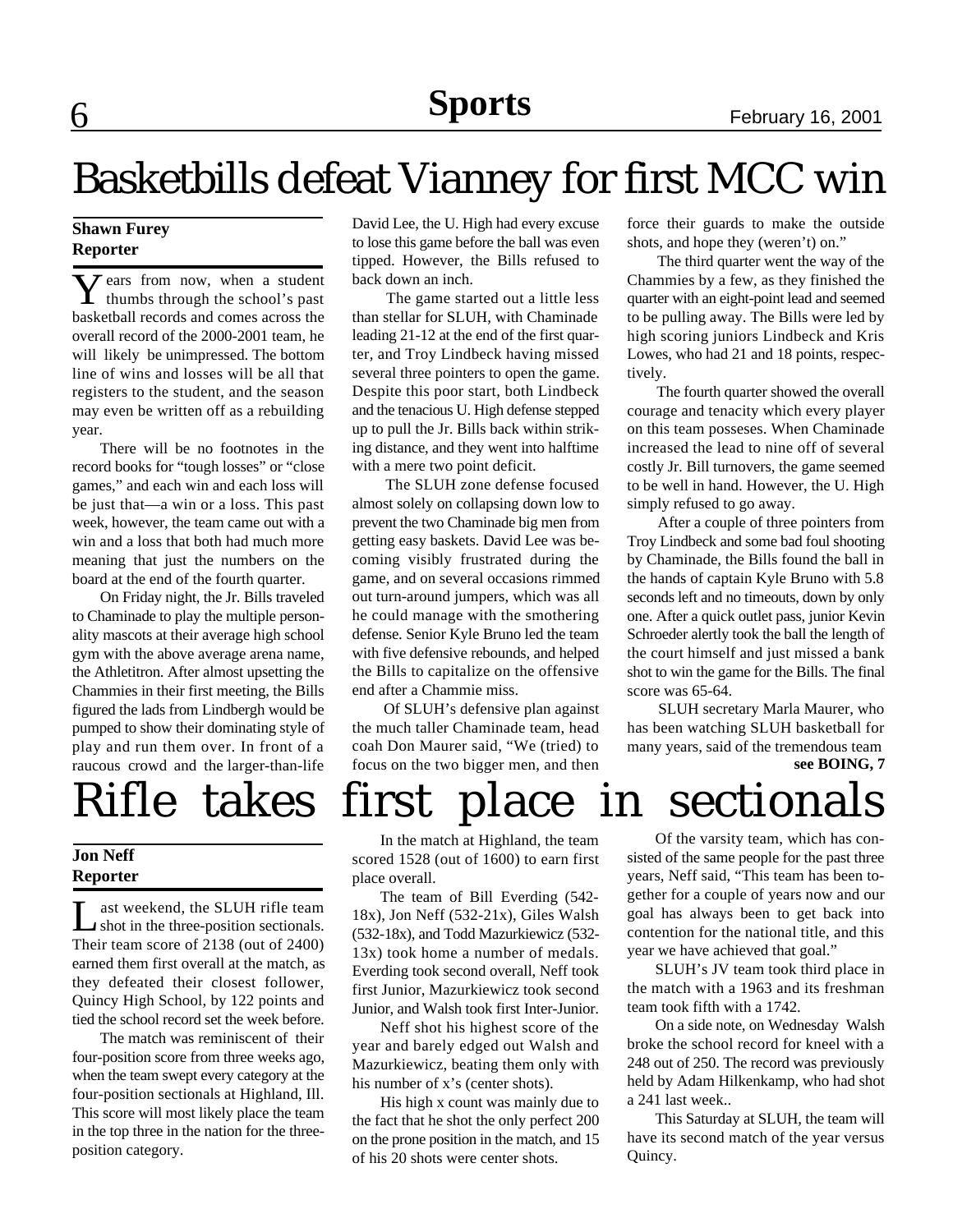# September 15, 2000 February 16, 2001 September 22, 2000November , 2000 **Sports News** 7 Icebills fall to Rockwood Summit, 6-2

both the first and third periods, the Jr. Bills beat Rockwood's goalie, only to

Their attempts to get the offense going were further hindered by some questionable calls made by the officials. Matt Durbin was called for boarding on what appeared to be a clean hit along the boards. Steve Armstrong was also sent to the box on a delay of game penalty that seemed to be called without sufficient cause.

Rockwood, though, had no trouble

much like the first. SLUH frustrated the

### **Jon Neff Reporter**

O n Monday night, the Hockeybills traveled to South County Ice Rink to take on the Falcons of Rockwood Summit in the first game of a two game series to decide who would move on to the third round of the playoffs.

SLUH entered the playoffs ranked fifth. In a game that was supposed to be an easy win over the lower ranked Rockwood team, the Falcons surprised the Jr. Bills and the large crowd that turned out to see the game.

SLUH hit several posts in the game and gave up an uncharacteristically-high four power-play goals. This, combined with a tenacious Rockwood team whose defense limited SLUH's ability to break out of their zone, allowed Rockwood to go up early and eventually win the game 6-2.

Rockwood led 2-1 after the first period. SLUH's first goal came on a rebound by Brian Connolly.

After the first, however, Rockwood

### BOING

### (from 6)

effort, "That was the second-best game I have ever seen a SLUH team play—what a great game!"

 The team looked to follow up the stunning effort with a long-awaited first MCC win. Vianney would be the the last MCC team that SLUH would face this year, and SLUH had yet to come away with a victory.

 "We really wanted this game badly especially because it was our last home game and everything," said senior Karibi Dagogo-Jack.

 The Bills came out with a full-court press to begin the game in an attempt to speed up Vianney's slow style of offense. The defense forced several turnovers, and, led by some hot shooting by Kris Lowes, the Jr. Bills took a three point lead into the half.

The second half of the game was

exploded. In the second and third they tallied four goals and held SLUH to only one. They outskated and outplayed a SLUH team that, despite their great effort, had a hard time getting a good scoring chance.

This is not to

have the puck hit the post.



say there were no scoring chances . In ready been decided.

> So this leaves SLUH in a must-win situation. Without a win tonight at Affton Ice Rink, the Jr. Bills will make an early exit from the playoffs. If SLUH should win, a third "mini-game" of three 10 minute sudden death periods would be played at Affton immediately following the main game.

> So come out to Affton this Friday night and support SLUH Hockey as they make their run at the MSCHA Challenge Cup championship.

### BOSTON CRAB

### (from 5)

Born won his final round match 9-2, nearly pinning his opponent from CBC in the last period to place third overall in the tournament. Colin O' Brien placed fourth and Joe Bommarito won another decisive victory, 13-4, with several nearfall points.

The qualifiers are now among the top 16 wrestlers in their respective weight classes. For this reason, they are looking forward to the state competition that starts today and continues Saturday at the University of Missouri.

"It's going to be a lot of fun," commented Born. However, they do realize the level at which they are wrestling.

Remarked Bommarito, "It's going to be tough competition, but we're tough wrestlers too."

## **A Rockwood Summit forward skates into a Jr. Billiken wall.**

Griffins into making dumb turnovers and foolish fouls late in the game. The game actually got somewhat out of control with

fouls towards the end of the game, but no one was seriously hurt. The boys pulled away with a little under two minutes left to secure the victory with some more clutch shooting by Lindbeck, and the rowdy Jr. Bill crowd stormed the court after the buzzer sounded. The Bills had won their MCC game in a hard-fought, physical battle against a dirty team.

 Heading into this past week's tough schedule, the Bills could have dogged it. They had only three regular season games left, and had lost so many close games. But this team never gave an inch, and showed heart that made us all proud. Though it may never be seen in the record books, anyone who knows this team understands that what they're made of goes way beyond the bottom line.

with their offense. They repeatedly took the puck deep into SLUH territory and the majority of the goals they scored were shots that goalie Chris West had no chance on. SLUH added one more goal late in the third on a rebound by Matt Pijut, but the game had al-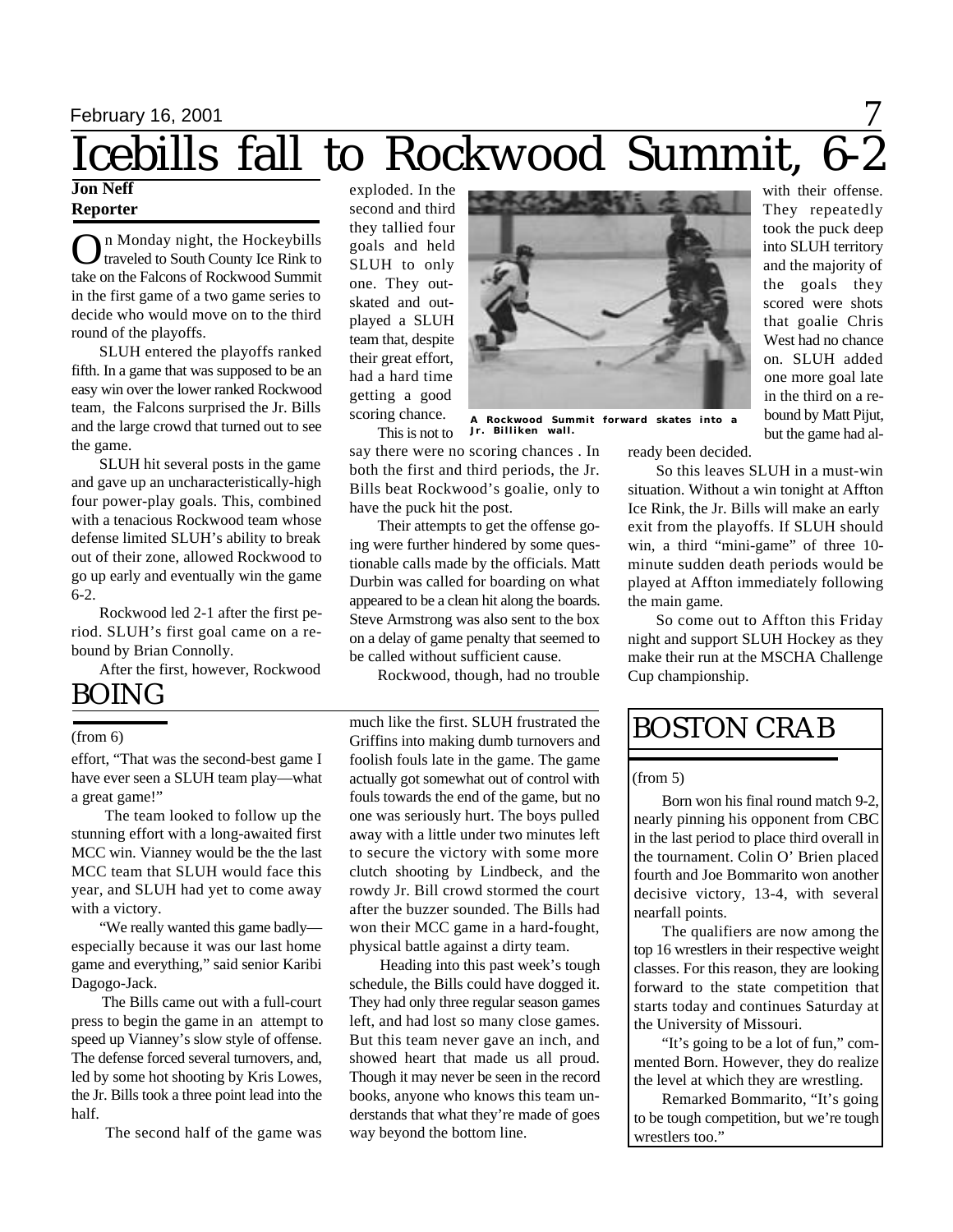## **8 News** February 16, 2001 LARCENY

#### (from 1)

parking lot. The person then proceded toward the school building and exited the cameras' view.

At 5:16, the same person was sighted inside the basement hallway of the Jesuit Wing. One camera at the north end of the hall captured an image of his face when he walked in front of it. He then placed tape over the lenses of the other camera at the east end of the hall and the camera which taped him.

Administrators have determined that the person entered the building through the windows in the boiler room, adjacent to the hall, which were already slightly open for air intake.

Security guards only patrol from 8:00 a.m. to 12:00 a.m. daily, so the only guard during the time lapse is a Century Security representative, who checks that all the school doors are locked.

Around the time the person entered the building, at 5:15 a.m., the Century rep parked in the alley east of the building to perform security checks. He stayed in the alley for five minutes and saw nothing.

## QUAKE

### (from 1)

became too cumbersome to transport to India.

After the idea of clothing fell through, Sheridan gave an initial check in the name of SLUH to Menzies to take to India. Even after donating the check, however, Sheridan still felt that SLUH could still do more.

"SLUH will do all that a high school could possibly do to help the victimized people of India," said Sheridan.

At the urging of students for further action, Sheridan asked the assembled group of fathers and sons to make donations to those in need. He asked that people donate the money that would have been used to pay for parking that night, which was free, and instead donate it to the earthquake victims.

Sheridan said that he was

By 7:00 a.m., the intruder was gone, yet administrators had trouble discovering how the job was accomplished. "We watched the tape and absolutely nothing was going on" at that time, said Sweeney.

Administrators have determined that the person transported more than one backpack blower, several weed whackers, two to three walkie talkies, and battery chargers from the basement by taking them to the front (north) entrance, via elevator and onto the Oakland Ave. sidewalk, according to Sweeney.

The lack of security cameras taping the front entrance accounts for the person's ability to exit unnoticed by cameras.

Administrators quickly contacted the St. Louis Police Department, and Detectives Kurt Batting and Patrick Drennan examined the crime scene. The detectives lifted fingerprints from the tape used to mask the lenses of the cameras.

According to Sweeny, administrators have also secured the windows in the boiler room and arranged to have a camera installed near the north entrance. Also, in hopes of catching the thief, they have reviewed the pictures and files of former school employees, especially those who may have been disgruntled.

"ovewhelmed with the response," of the crowd at the banquet and the donation that was amassed. A second check was sent to Menzies to further support the clean up and rescue.

Even after sending two sizeable checks to India, the SLUH community was not done giving. STUCO donated \$1,000 to the earthquake fund. "We just thought that STUCO needed to get involved in helping these people, so we dipped into our funds," said STUCO moderator Brock Kesterson.

 STUCO became further involved in the project by beginning a collection in the cafeteria. Treasurer Brian Ikemeier said, "Half of the money from the collection will go towards India, and the other half will be given to the family of a girl from Ursuline who has been stricken with cancer."

### CARNIES

#### (from 1)

named Lili and her search for work in a low-budget European carnival run by ringmaster B. F. Schlegel, played by senior Paul Balfe. The play has been called sexist by some during its past runs, but this is the fourth time SLUH has produced this show, despite the protests.

 The play is based on a classic French short story and is set in Europe.

"This musical is seldom done," states Joseph Schulte, director, "due to the difficulties both musically and technically." The show calls for a lot of circus stunts. Magic tricks, jugglers, and a special aerial display by junior Rich Spicer create the atmosphere of a live circus for the audience.

The musical aspects of the show are primarily handled by the show's five leads, SLUH seniors Peter Merideth, Mark Milford, junior Aidan Podleski, Nerinx senior Gwen Wotawa, and Kirkwood sophomore Jennifer Sheehan.

The SLUH Crew has once again created an amazing set that only displays about half the work they've put into the show. The chorus, also working with Koestner, the dancers, who were choreographed by Dance Instructor Janet Strzelec, and the roustabouts, the marching band, and the jugglers make up the rest of the cast.

"It is one of the most fun shows I have done," said junior Brian Wacker, "There are so many interesting characters and there is so much going on."

 "Carnival" is a behind-the-scenes look at showbiz, circus-biz specifically, and offers a hilarious, yet often heartbreaking, story of the carnival's employees and the show's rise to the top.

In order to produce the show, Merideth and Milford had to learn the art of puppetteering, Podleski studied the craft of magic and Wotawa had to practice nightly to figure out how to sing while being stabbed with six swords.

It is a testament to the success and thrill of "Carnival" that SLUH's own Circus Club was spawned from this musical the last time it was done here.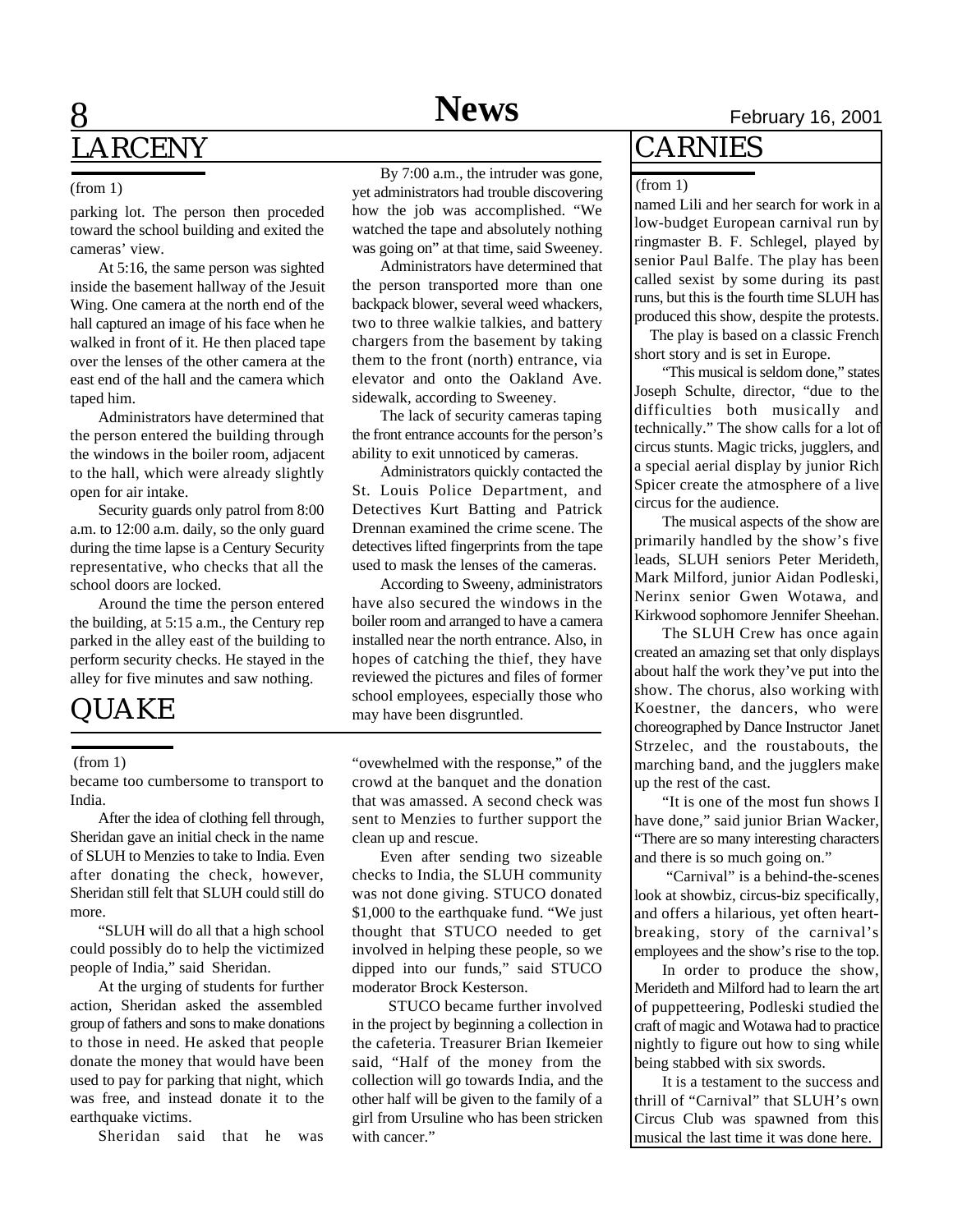## Sunny days and service in Honduras SENIOR PROJECT

**Ben Gray Reporter**

A afternoon, five SLUH students, Mr. Merriott, and I boarded fter landing in sunny San Pedro, Honduras on a Friday the bus for a fun-filled three and a half hour bus ride to a town called Yoro. Standing in the aisle of an over-crowded bus, I caught glances out the window of mountainous scenery contrasted by hundreds of mini-landfills strewn

along the side of the dirt road.

Imagine one of the shanty towns in the USA that you pass through without even realizing it. Then, take the quality of life that exists there and place it within a town of about 12,000 people. This is Yoro. The houses were small, but they were more than large enough for the people. Most all of the nicer houses had cement floors, a small kitchen, two bedrooms just big enough for the beds and a dresser, as well as a simple bathroom with running water, a toilet, and a shower. Only the poorest drank the water; everyone else drank purified water from five-gallon jugs, typical of what you would see in offices. We stayed with middle- to upper-class families. Whose houses were typical of the town. Except for the confused roosters who crowed the whole night through and other wild animals that roamed the streets in the night, the living conditions were much nicer than we had anticipated.

Our actual project was at the Centro San Yves, a malnutrition center for sick

children who were one to five years old and whose parents could no longer feed them. The center provides a halfway point between the parents' homes and the hospital. When we entered the center for the first time, a horrendous stench overwhelmed us. We walked in to find all of the kids sitting in the corner of a room on a straw mat. They looked dead; half of them were lying lifeless on the ground with flies buzzing around them while the rest were sitting and staring dazed into nothingness. Each of us gagged as we individually realized that the source of the stench was a grayish puddle of feces on the floor next to the kids. After mustering up some courage, we each picked up a kid. Almost every one of the kids had a dirty cloth diaper, which held nothing and smelled terrible. As the days and weeks went by, the conditions improved, and the kids became so much livelier and happier.

Our regular day entailed holding, changing, feeding and calming, teaching them to walk and talk, taking the older kids on

walks, and just playing with the kids. Usually, when we would arrive, the kids would run out to meet us and beg us to pick them up. They needed and craved attention, affection, and the human touch. That was all they wanted, just to be held, to feel as though someone cared about them. One of the children, Enil, was four years old. He had the largest dimples and the cutest laugh. Every night when we would put the kids to bed, Enil would call each one of us individually over to his crib. Then, with a huge grin on his

> face, he would say, "embrazame," or in English, "hug me." So we would sweep him out of his crib and give him a huge hug. While we held him, he would give each of us a kiss on each cheek. Then, if we tried to give him a kiss goodnight, he would go into hysterics squirming and giggling.

> The children also craved food. It was obvious that they did not receive enough by the way in which they would scavenge for every last morsel they could find at every meal. Granted, the ladies who worked at the center served them tortillas and rice with very slight variations for breakfast, lunch, and dinner, along with one half of a sippy cup of water a day.

> The people we met were incredible. For the most part, everyone made us feel welcome. Certainly, whenever we walked through the town, we attracted stares from every person we passed; we obviously stuck out. No matter where we went, it was a given that we would hear at least ten "Hola gringos" from the little kids playing soccer barefoot in the street. Nevertheless, numerous men and women would

randomly come up to us and express their gratitude and blessing over what we were doing.

Overall, I found amazing the pure contentment these people lived in while they had nothing. At first, I thought that they did not realize that a better life existed and thus made themselves content with what they had. Then, I realized that these people do know a better life exists; they see it every day on television. The difference is that instead of worrying about how to gain more, they thank God and treasure the little they have.

Never in my life have I seen such widespread faith. One would think that the rich would have the stronger faith, since they have so much to be thankful for, and the poor would be cursing God for denying them everything. Yet when I attended Mass on New Year's Eve, there was such a feeling of faith, family, and strength surging within the crowded church.

By far, the best part of every day was putting the kids to sleep **see HONDURAS, 10**



**Jaunita, a young Honduran, enjoys the festivities at a party held near the San Yves center.**